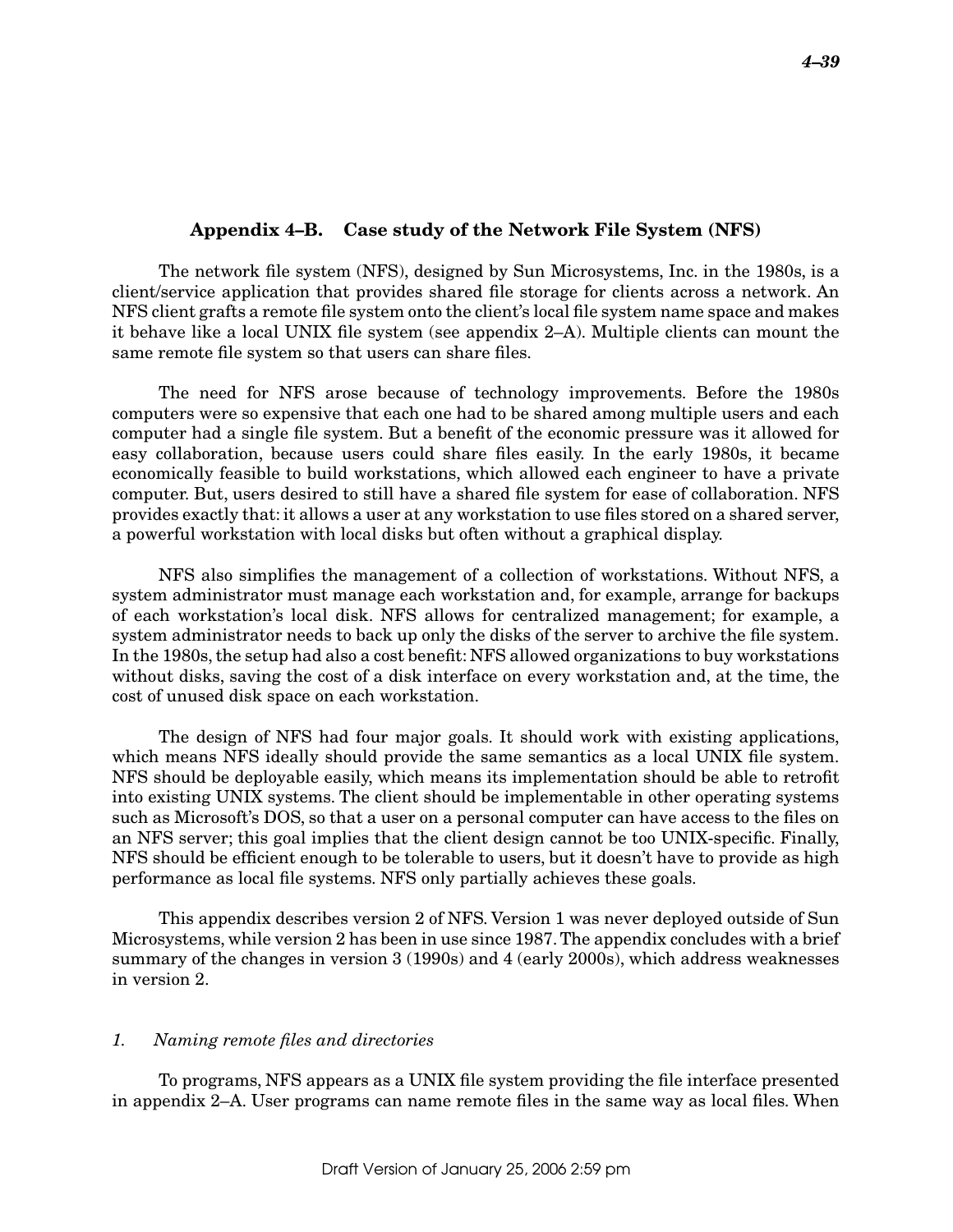a user program invokes, say, OPEN ("/users/smith/.profile", READONLY), it cannot tell from the path name whether "users" or "smith" are local or remote directories.

To make naming remote file transparent to users and their programs, the client must mount the root directory of a remote file system on the local name space. NFS performs this operation by using a separate program, called the mounter. This program serves a similar function as the MOUNT call (see page  $2-62$ ); it grafts the remote file system— named by host:*path*, where host is a DNS name and *path* a path name—onto the local file name space. The mounter sends a remote procedure call to the file server *host* and asks for a *file handle*, a 32-byte name, for the inode of *path*. On receiving the reply, the client marks the mount point in the local file system as a remote file system. It also remembers the file handle for *path* and the network address for the server.

NFS doesn't use path names to name files and directories internally, but instead uses file handles. To the client a file handle is a 32-byte opaque name that identifies an inode on a remote server. A client obtains file handles from the server when the client mounts a remote file system or it looks up a file in a directory on the server. In all subsequent remote procedures calls to the server for that file, the client includes the file handle.

One might wonder why the NFS designers chose to use file handles to name files and directories instead of path names. To see why consider the following scenario with two user programs running on different clients:

| Program 1 on client 1                             | Program 2 on client 2                                  |      |
|---------------------------------------------------|--------------------------------------------------------|------|
| CHDIR $("dir1");$<br>$fd =$ OPEN ("f", READONLY); |                                                        | Time |
|                                                   | RENAME $("dir1", "dir2");$<br>RENAME ("dir3", "dir1"); |      |
| READ $(fd, but, n);$                              |                                                        |      |

When program 1 invokes READ, does the program read data from "dir1/f", or "dir2/f"? If the two programs where running on the same computer and sharing a local UNIX file system, program 1 would read "dir2/f", according to the UNIX specification. The goal is that NFS should provide the same behavior. Unfortunately, if the NFS client were to use path names, then the READ call would result in a remote procedure for the file "dir1/f". To avoid this problem, NFS clients name files and directories using file handles.

To the server a file handle is a structured name—containing a *file system identifier*, an inode number, and a generation number—which it uses to locate the file. The file system identifier allows the server to identify the file system responsible for the file. The inode number (see page 2–55) allows the identified file system to locate the file on the disk.

The file handle includes a generation number to detect that a program on a client 1 deletes a file and creates a new one while another program on a client 2 already has opened the original file. If the server should happen to reuse the inode of the old file for the new file, remote procedure calls of client 2 will get the new file, the one created by client 1, instead of the old file. If the two programs where running on the same computer and sharing a local UNIX file system, program 2 would read the old file. The generation number allows NFS to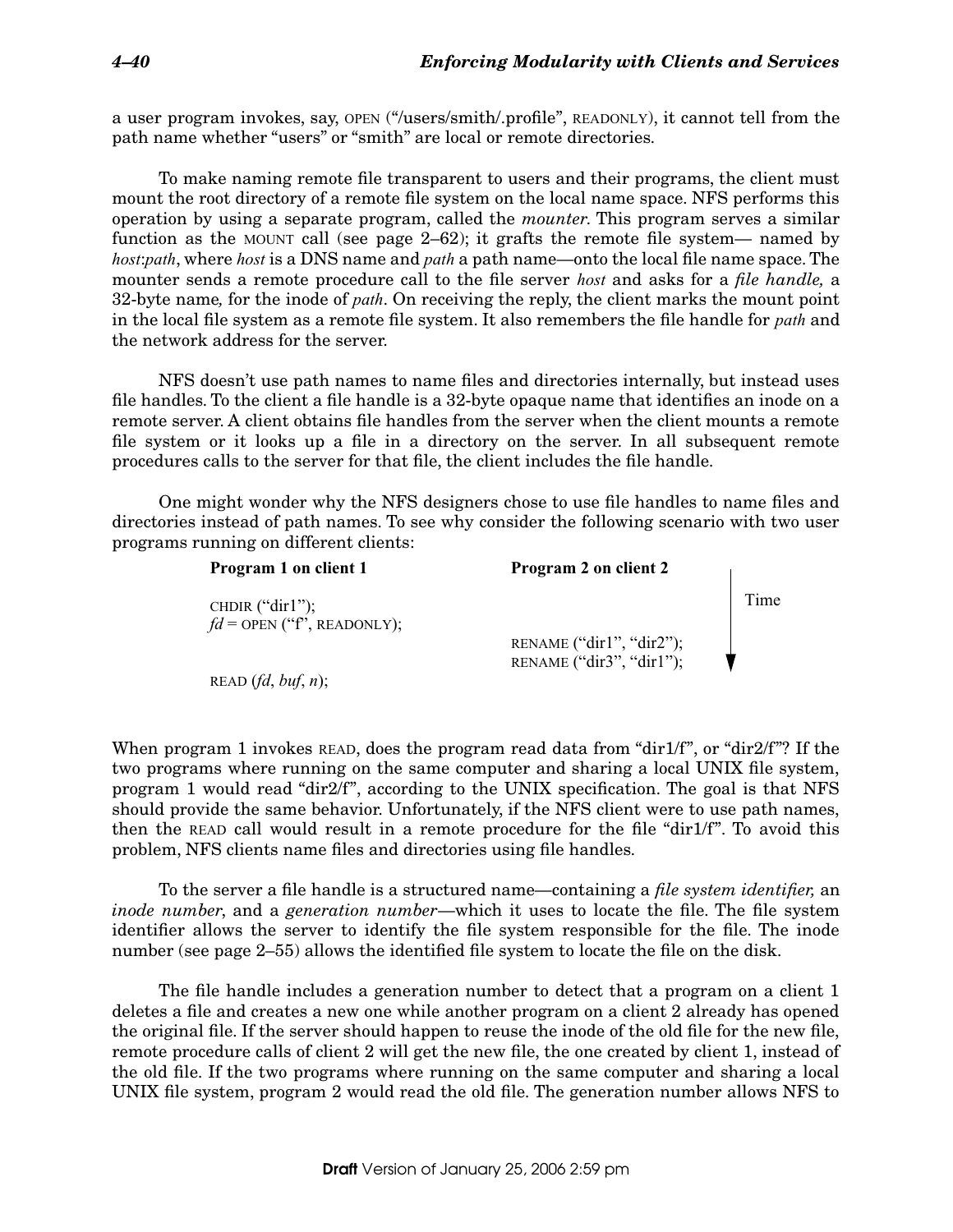detect this case. When the server reuses an inode, it increases the generation number by one. In the example, client 1 and client 2 would have different file handles, and client 2 will use the old handle. NFS does not provide identical semantics to a local UNIX file system, though, because that would require that the server knew which files are in use; instead, when client 2 uses the file handle it will receive a new error message: "stale file handle".

File handles are usable names across server failures, so that even if the server computer fails between a client program opening a file and then reading from the file, the server can identify the file using the information in the file handle. Making file handles usable across server failures requires small changes to the server's on-disk file system: the NFS designers modified the super block to record the file system identifier and inodes to record the generation number for the inode.

## 2. The NFS remote procedure calls

Table 4-1 shows the remote procedure calls used by NFS. The remote procedure calls are best explained by using an example. Suppose we have the following fragment of a user program:

 $fd =$  OPEN ("f", READONLY); READ  $(fd, but, n)$ ;

Figure 4–10 shows the corresponding timing diagram where "f" is a remote file. The NFS client implements each file system operation using one or remote procedure calls.

In response to the program's call to OPEN, the NFS client sends the following remote procedure call to the server:

LOOKUP (dirfh, "f")

From before the program runs, the client has a file handle for the current working directory's  $(dirfh)$ . It obtained this handle as a result of a previous lookup or as a result of mounting the remote file system.

On receiving the LOOKUP request, the NFS server extracts the file system identifier from  $dirth$ , and asks the identified file system to look up the inode for  $dirth$ . The identified file system uses the inode number in *dirfh* to locate the directory's inode. Now the NFS server searches the directory for the inode for "f". If present, the server creates a handle for the "f". The handle contains the file system identifier of the local file system, the inode number for "f", and the generation number stored in "f"'s inode. The NFS server sends this file handle to the client.

 On receiving the response, the client allocates the first unused entry in the program's file descriptor table, stores a reference to f's file handle in that entry, and returns the index for the entry  $(id)$  to the user program.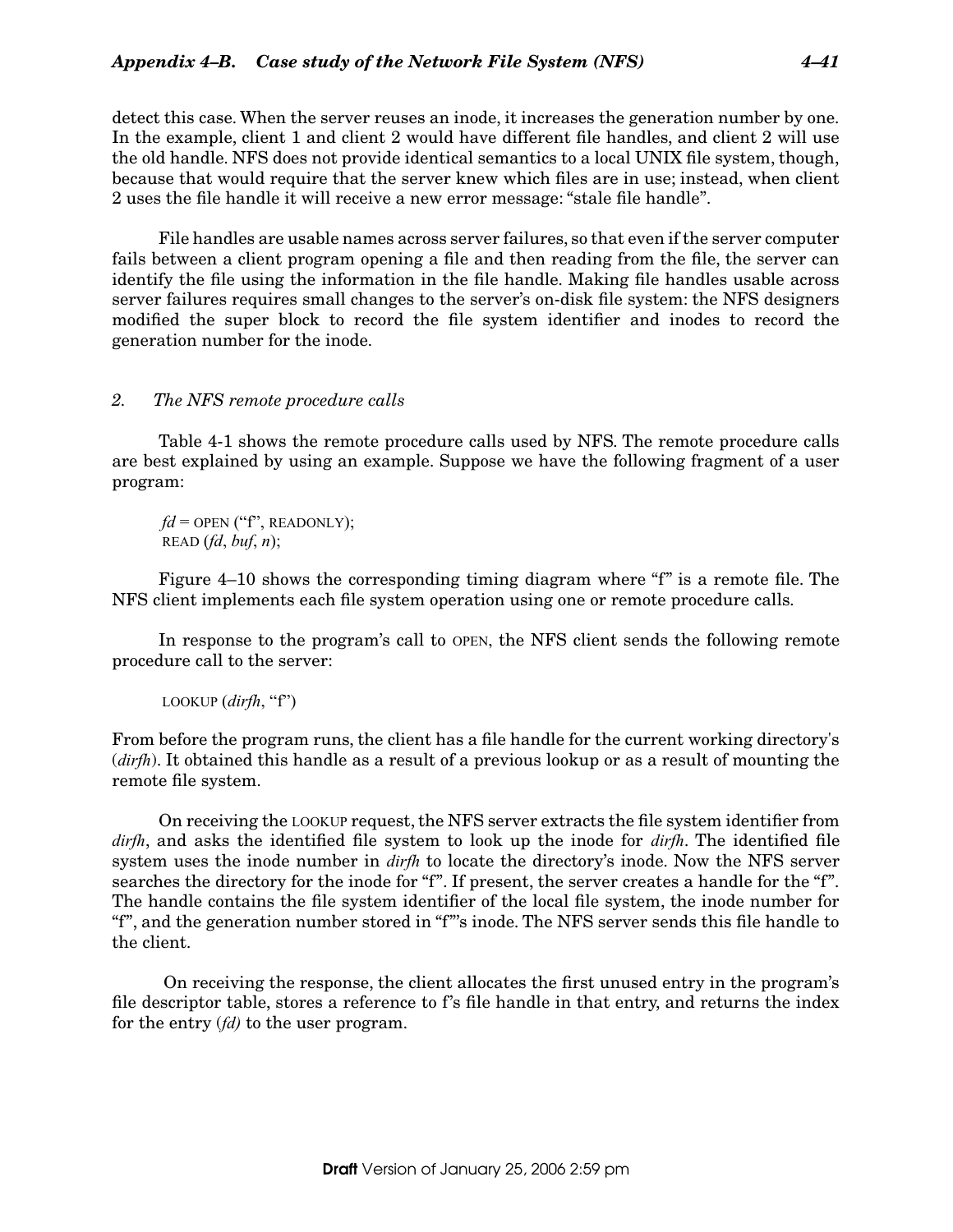| Remote procedure call              | Returns                  |
|------------------------------------|--------------------------|
| NULL()                             | Do nothing.              |
| LOOKUP (dirfh, name)               | fh and file attributes   |
| CREATE (dirfh, name, attr)         | fh and file attributes   |
| REMOVE (dirfh, name)               | status                   |
| GETATTR $(h)$                      | file attributes          |
| SETATTR (fh, attr)                 | file attributes          |
| READ (fh, offset, count)           | file attributes and data |
| WRITE (fh, offset, count, data)    | file attributes          |
| RENAME (dirfh, name, tofh, toname) | status                   |
| LINK (dirfh, name, tofh, toname)   | status                   |
| SYMLINK (dirfh, name, string)      | status                   |
| READLINK $(fh)$                    | string                   |
| MKDIR (dirfh, name, attr)          | fh and file attributes   |
| RMDIR (dirfh, name)                | status                   |
| READDIR (dirfh, offset, count)     | directory entries        |
| STATFS $fh$ )                      | file system information  |

Next, the program calls READ  $(id, \text{buf}, n)$ . The client sends the following remote procedure call to the NFS server:

# READ  $(\hat{f}, \hat{0}, n)$

Like with the directory file handle, the NFS server looks up the inode for  $fh$ . Then, the server reads the data and sends the data in a reply message to the client.

The NFS remote procedure calls are designed so that the server can be *stateless*, that is the server doesn't need to maintain any other state than the on-disk files. NFS achieves this property by making each remote procedure call contain all the information necessary to carry out that request. The server does not maintain any state about past remote procedure calls to process a new request. For example, the client must keep track of the file cursor (see page 2–47) and include it as an argument in the READ remote procedure call; the server doesn't. As another example, the file handle contains all information to find the inode on the server, as explained above.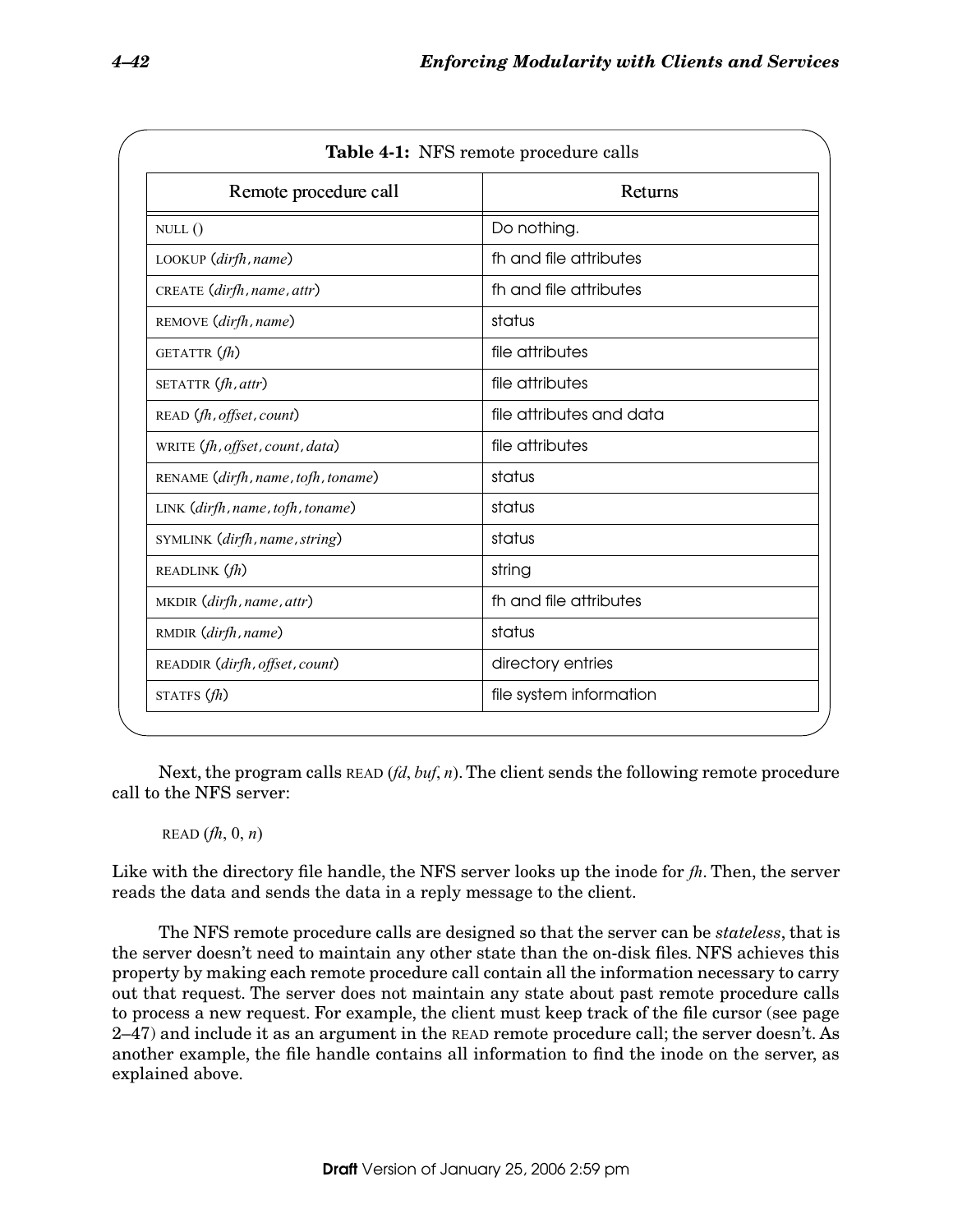

This stateless property simplifies recovery from server failures: a client can just repeat a request until it receives a reply. In fact, the client cannot tell the difference between a server that failed and recovered, and a server that is slow. Because a client repeats a request until it receives a response, it can happen that the server executes a request twice. That is, NFS implements at-least-once semantics for remote procedure calls. Since many requests are idempotent (e.g., LOOKUP, READ, WRITE) that is not a problem, but for some it is. For example, REMOVE is not idempotent: if the first request succeeds, then a retry will return an error saying that the file doesn't exist.

The first implementation of NFS followed this design exactly and had surprising behavior for users. Consider a user program that calls UNLINK on an existing file that is stored on a remote file system. The NFS client would send a REMOVE remote procedure call and the server would execute it, but it could happen that the network lost the reply. In that case, the client would resend the REMOVE request, the server would execute the request again, and the user program would receive an error saying that the file didn't exist!

Later implementations of NFS address minimize this surprising behavior by providing at-most-once semantics for remote procedure calls. In these implementations, each remote procedure call is tagged with a transaction number and the server maintains some "soft" state, namely a reply cache. The reply cache is indexed by transaction identifier and records the response for the transaction identifier. When the server receives a request, it looks up its transaction identifier in the reply cache. If it is in the cache, it returns the reply from the cache, without re-executing the request. If it is not in the cache, the server processes the request.

The replay cache is soft state because making it hard state is expensive. It would require that the reply cache be stored on a disk and would require a disk write for each remote procedure call to record the response. Because the reply cache is soft state, remote procedure calls provide at-most-once semantics. If the server doesn't fail, a retry of a REMOVE request will receive the same response as the first attempt. If, however, the server fails between the first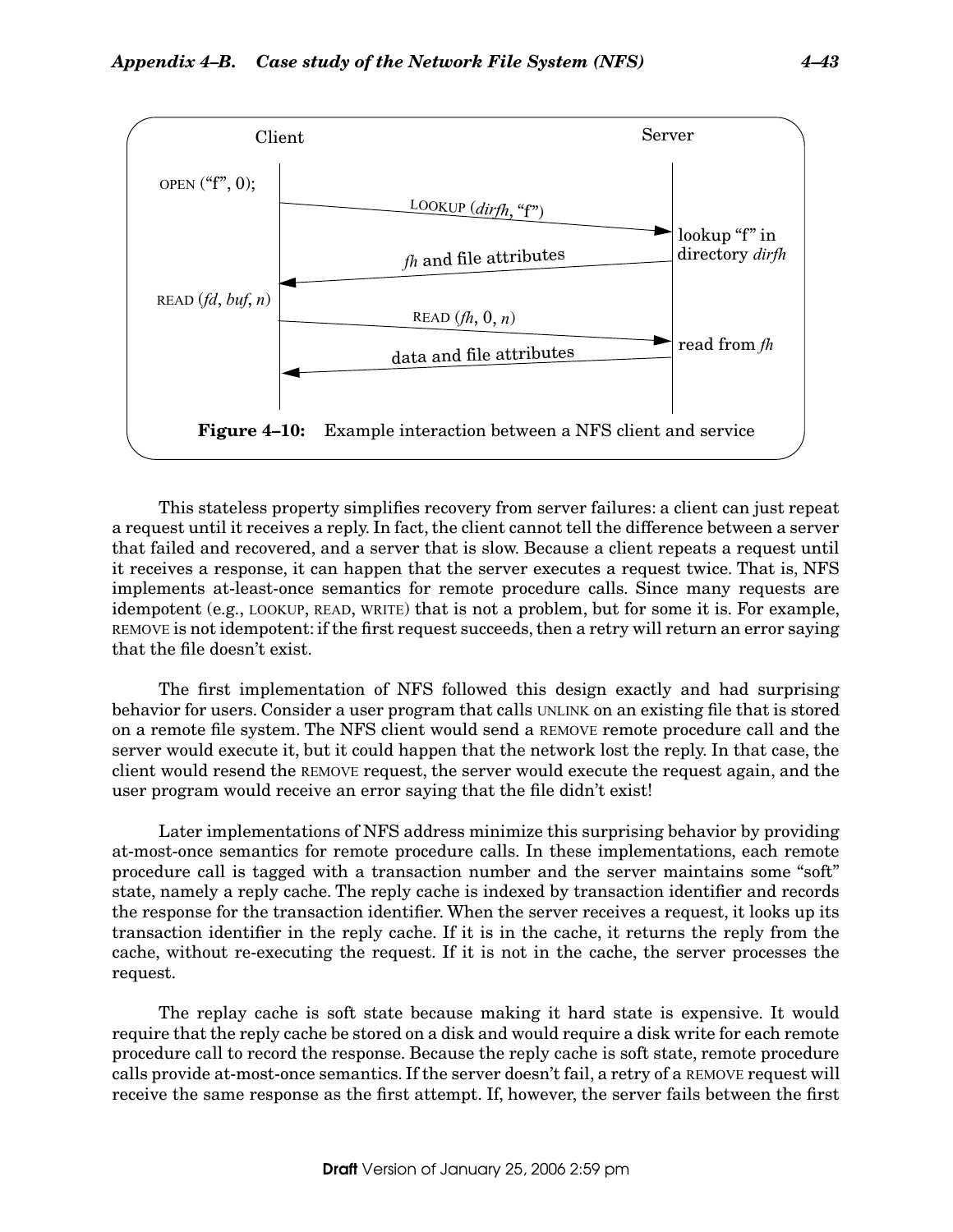

attempt and a retry, a request is executed twice. For the idempotent operations that is not a problem, but for operations like REMOVE the second attempt may generate a different result from the first attempt, if the server failed between the first and second attempt.

Although the stateless property of NFS simplifies recovery, it makes it impossible to implement the UNIX file interface completely correctly, because the UNIX specification requires maintaining state. Consider again the case where one program deletes a file that another program has open. The UNIX specification is that the file exists until the second program closes the file.

If the programs run on different clients, NFS cannot adhere to this specification, because it would require that the server keep state: it would have to maintain a reference count per file, which would be incremented by one on an OPEN and decremented by one on a CLOSE, and persist across server failures. Instead, NFS just does the wrong thing: remote procedure calls of a client can return an error "stale file handle", if a program on another client deletes a file that the first client has open.

NFS does not implement the UNIX specification faithfully, because that simplifies the design of NFS. NFS preserves most of the UNIX semantics and only in rarely encountered situations may users see different behavior. In practice, these rare situations are not a serious problem, and in return NFS gets by with simple recovery.

# 3. Extending the UNIX file system to support NFS

To implement NFS as an extension of the UNIX file system while minimizing the number of changes required to the UNIX file system, the NFS designers split the file system program by introducing an interface that provides vnodes, virtual nodes (see figure 4–11). A vnode is a structure in volatile memory that abstracts whether a file or directory is implemented by a local file system or a remote file system. This design allows many functions in the file system call layer to be implemented in terms of vnodes, without having to worry about whether a file or directory is local or remote.

When a file system call must perform an operation on a file (e.g., reading data), it invokes the corresponding procedure through the vnode interface. The vnode interface has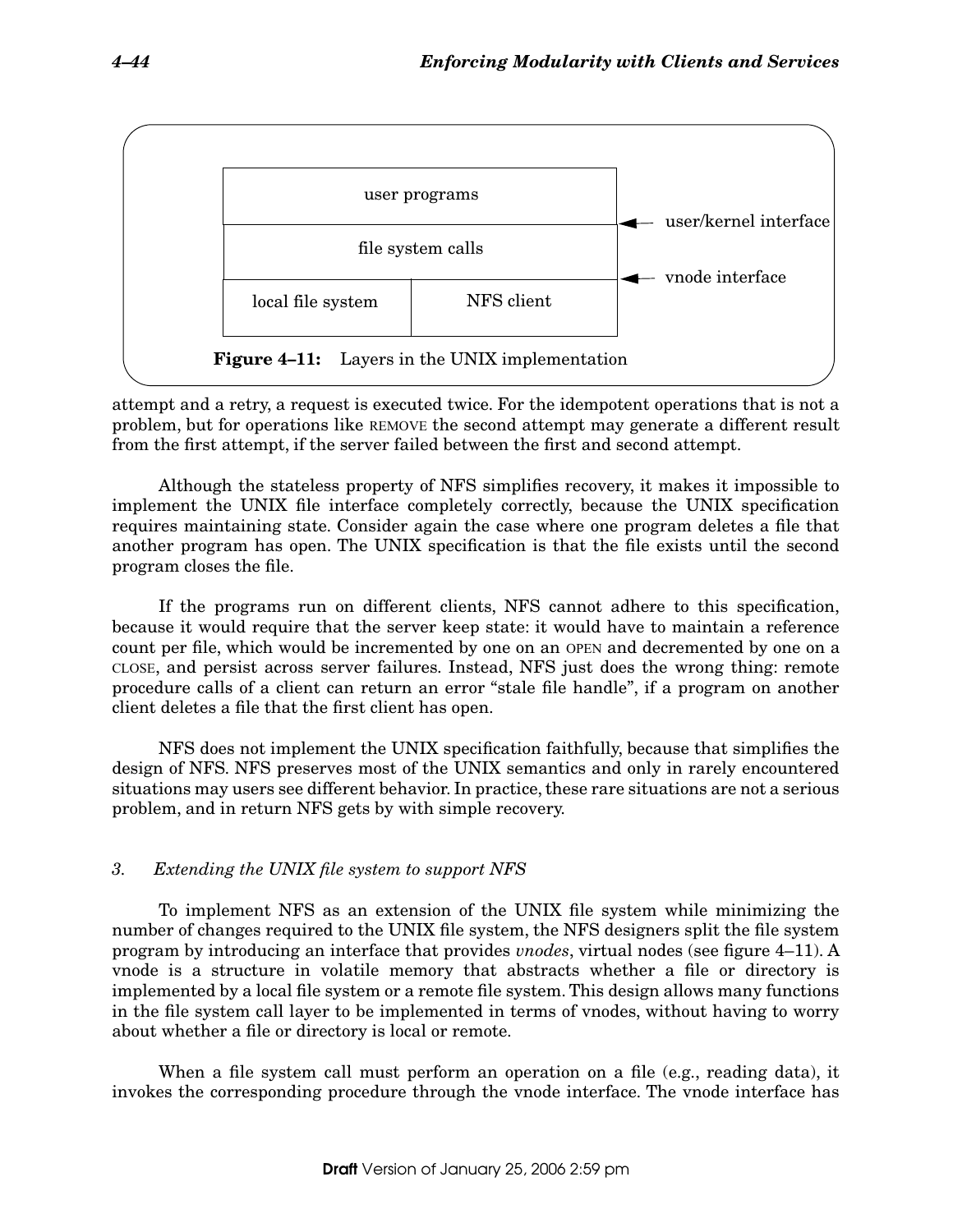

procedures for looking up a file name in the contents of a directory vnode, reading from a vnode, writing to a vnode, closing a vnode, etc. The local file system and NFS support their own implementation of these procedures.

By using the vnode interface, most of the code for file descriptor tables, current directory, name lookup, etc. can be moved from the local file system module into the file system call layer with minimal effort. For example, with a few changes the procedure PATHNAME\_TO\_INODE from appendix 2–A can be modified to be PATHNAME\_TO\_VNODE and be provided by the file system call layer.

To illustrate the vnode design, consider a user program that invokes OPEN for a file (see figure 4–12). To open the file, the file system call layer invokes PATHNAME\_TO\_VNODE, passing the vnode for the current working directory and the path name for the file as arguments. PATHNAME\_TO\_VNODE will parse the path name, invoking LOOKUP in the vnode interface for each component in the path name. If the directory is a local directory, LOOKUP invokes the LOOKUP procedure implemented by the local file system to obtain a vnode for the path name component. If the directory is a remote directory, LOOKUP invokes the LOOKUP procedure implemented by the NFS client.

To implement LOOKUP, the NFS client invokes the LOOKUP remote procedure call on the NFS server, passing as arguments the file handle of the directory and the path name's component.

On receiving the lookup request, the NFS server breaks apart the file handle for the directory and then invokes LOOKUP in the vnode interface, passing the path name's component as argument. If the directory is implemented by the server's local file system, the vnode layer invokes the procedure LOOKUP implemented by the server's local file system, passing the path name's component as argument. The local file system looks up the name, and if present, creates a vnode and returns the vnode to the NFS server. The NFS server sends a reply containing the vnode's file handle and some metadata for the vnode to the NFS client.

On receiving the reply, the NFS client creates a vnode, which contains the file handle, on the client computer and returns it to the file system call layer on the client machine. When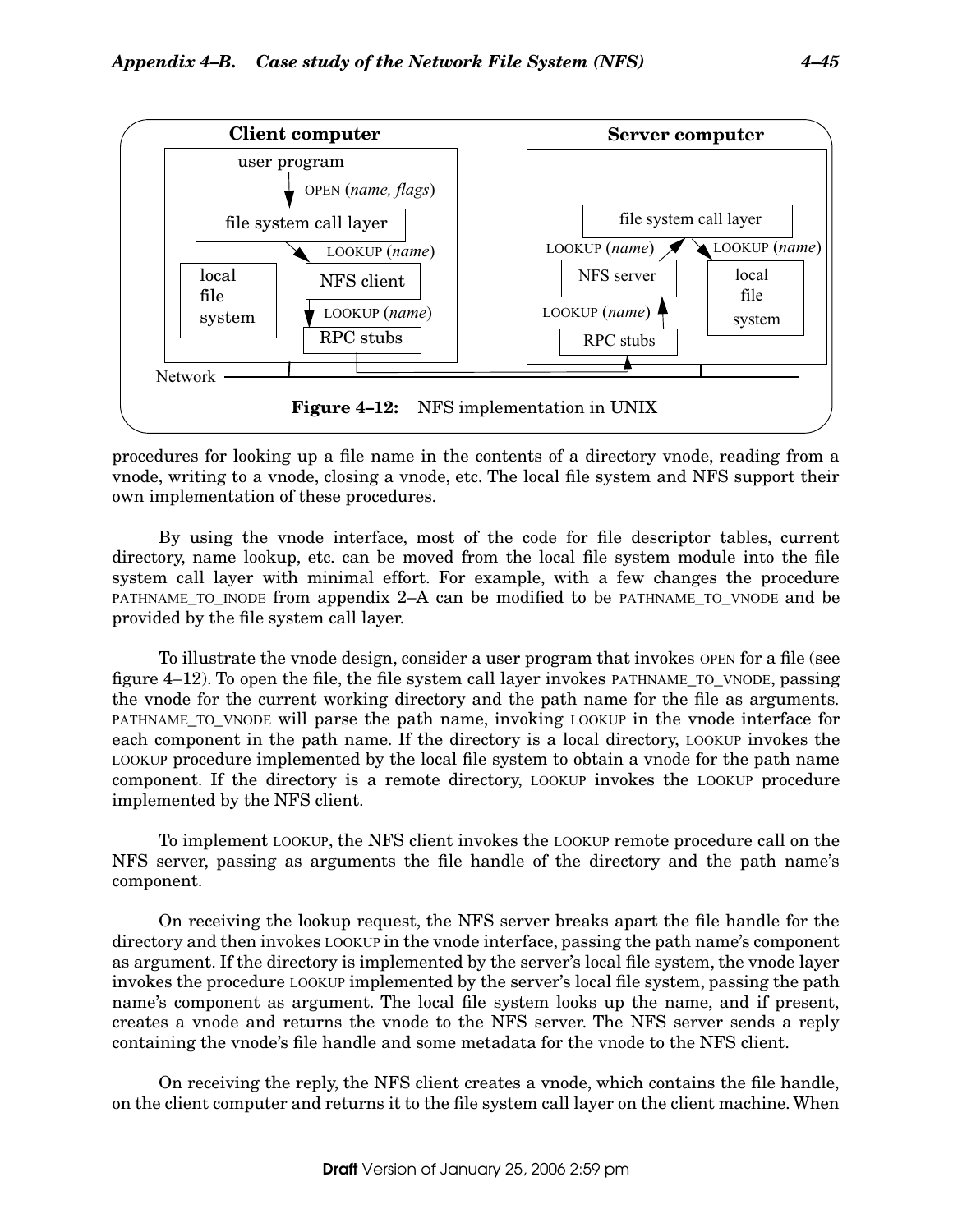the file system call layer has resolved the complete path name, it returns a file descriptor for the file to the user program.

To achieve usable performance, a typical NFS client maintains various caches. A client stores the vnode for every open file so that the client knows the file handles for open files. A client also caches recently-used vnodes, their attributes, recently-used blocks of those cached vnodes, and the mapping from name to vnode. Caching reduces the latency of file system operations on remote files, because for cached files a client can avoid the cost of remote procedure calls. In addition, because clients make fewer remote procedure calls, a single server can support more clients. If multiple clients cache the same file, however, the NFS protocol must ensure read/write coherence in some way.

#### 4. Coherence

When programs share a local file in UNIX, the program calling READ observes the data from the most recent WRITE, even if this WRITE was performed by another program. This property is called read/write coherence (see page 2–11). If the programs are running on different clients, caching complicates implementing these semantics correctly.

To illustrate the problem consider a user program on one computer that writes a block of a file. The file system call layer on that computer performs the update to the block in the cache, delaying the write to the server, just like the local UNIX file system delays a write to disk. If soon later a program on another computer reads the file from the server, it may not observe the change made on the first computer, because that change may not have been propagated to the server yet.

Providing read/write coherence can be done at different levels of granularity. One option is to provide read/write coherence for files. That is, if an application OPENs a file, WRITEs, and CLOSEs the file on one client, and if later an application on a second client opens the same file, then the second application will observe the results of the writes by the first application. This option is called close-to-open coherence. Another option is to provide read/write coherence on the granularity of bytes of a file. That is, if two applications on different clients have the same file open concurrently, then a READ of one observes the results of WRITEs of the other.

Many NFS implementations choose to provide close-to-open coherence, because it is simpler to implement and good enough for many applications. Figure 4–13 illustrates close-to-open semantics in more detail. If, as in case 1, a program on one client calls WRITE and then CLOSE, and then, another client calls OPEN and READ, the NFS implementation will ensure that the READ will include the results of the WRITEs by the first client. But, as in case 2, if two clients have the same file open, one client writes a block of the file, and then the other client invokes READ, READ may return the data either from before or after the last WRITE; the NFS implementation make no guarantees in that case.

NFS implementations provide close-to-open semantics as follows. When a user program opens a file, the clients check with the server if the client has the most recent version of the file in its cache. If so, the client uses the version in its cache. If not, it removes its version from its cache. The client implements READ by returning the data from the cache, after fetching the block from the server if it is not in the cache. The client implements WRITE by modifying its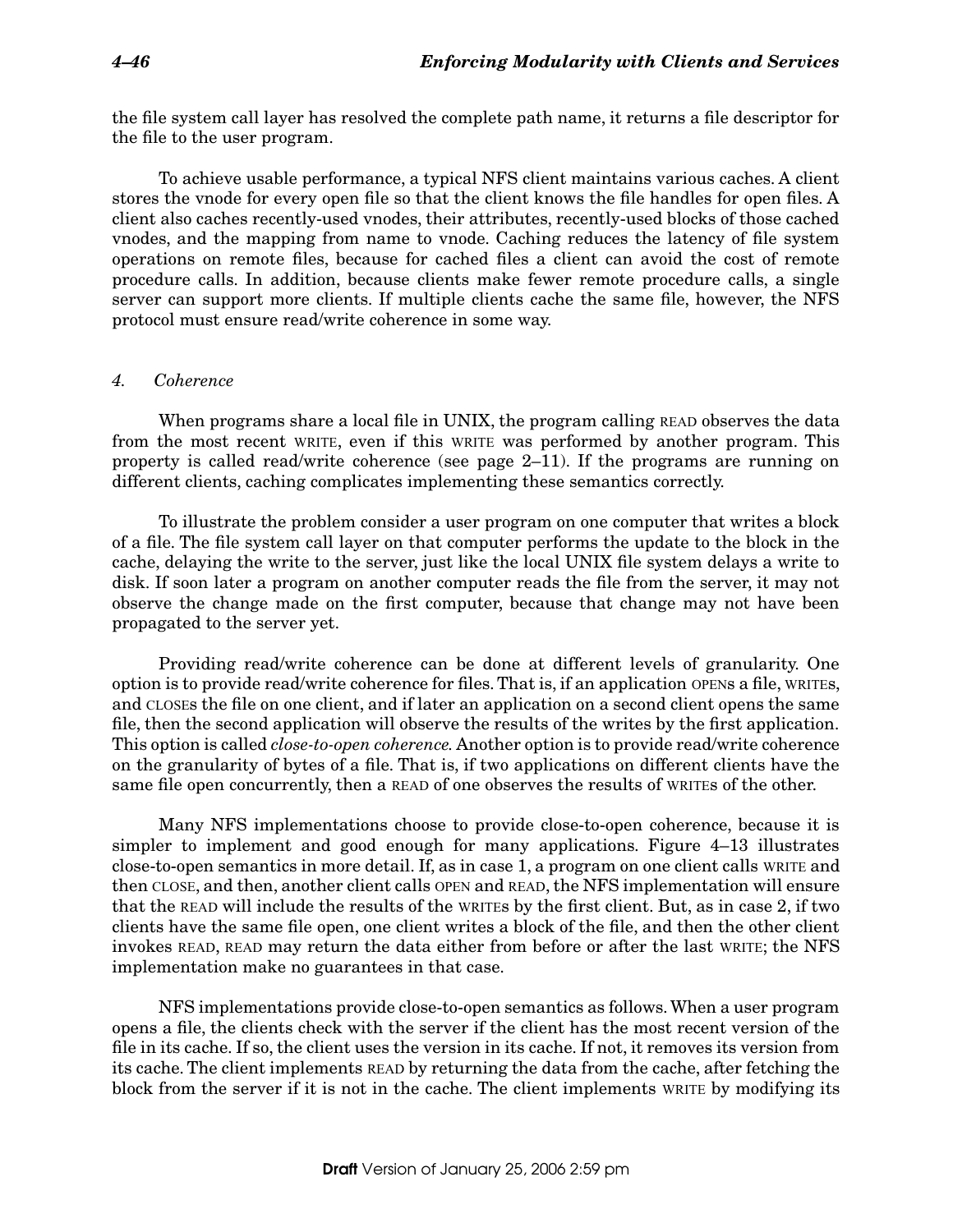

local cached version, without incurring the overhead of remote procedure calls. When the user program invokes CLOSE on the file, CLOSE will send any modifications to that file to the server and wait until the server acknowledges that the modifications have been received.

This implementation is simple and provides decent performance. The client can perform WRITEs at local memory speeds. By delaying sending the modified blocks until CLOSE, the client absorbs modifications that are overwritten (e.g., the application writes the same block multiple times) and aggregates writes to the same block (e.g., WRITEs that modify different parts of the block).

By providing close-to-open semantics, most user programs written for a local UNIX file system will work correctly when their files are stored on NFS. For example, if a user edits a program on his personal workstation but prefers to compile on a faster compute machine, then NFS with close-to-open coherence works well, requiring no modifications to the editor and the compiler. After the editor has written out the modified file, and the users starts the compiler on the compute machine, the compiler will observe the edits.

On the other hand, certain programs will not work correctly using NFS implementations that provide close-to-open coherence. For example, a database program cannot store its database in a file over NFS, because, as the second case in figure 4–13 illustrates, close-to-open semantics doesn't specify the semantics of when client execute operations concurrently. If two clients run the database program, apply a transaction concurrently, and then exit the database program, only the results of one of the transactions may be visible. To make this even more clear, consider another scenario. Client 2 opens the database file before client 1 closes it and client 3 opens the database file after client 1 closes it. If client 2 and 3 then read data from the file, client 2 may not see the data written by client 1 while client 3 will see the data written by client 1.

To provide the correct semantics in this case requires more sophisticated protocols, which NFS implementations don't provide, because databases often have their own special-purpose solutions anyway, as we discuss chapters 9 and 10. If the database program doesn't provide a special-purpose solution, then tough luck, one cannot run it over NFS.